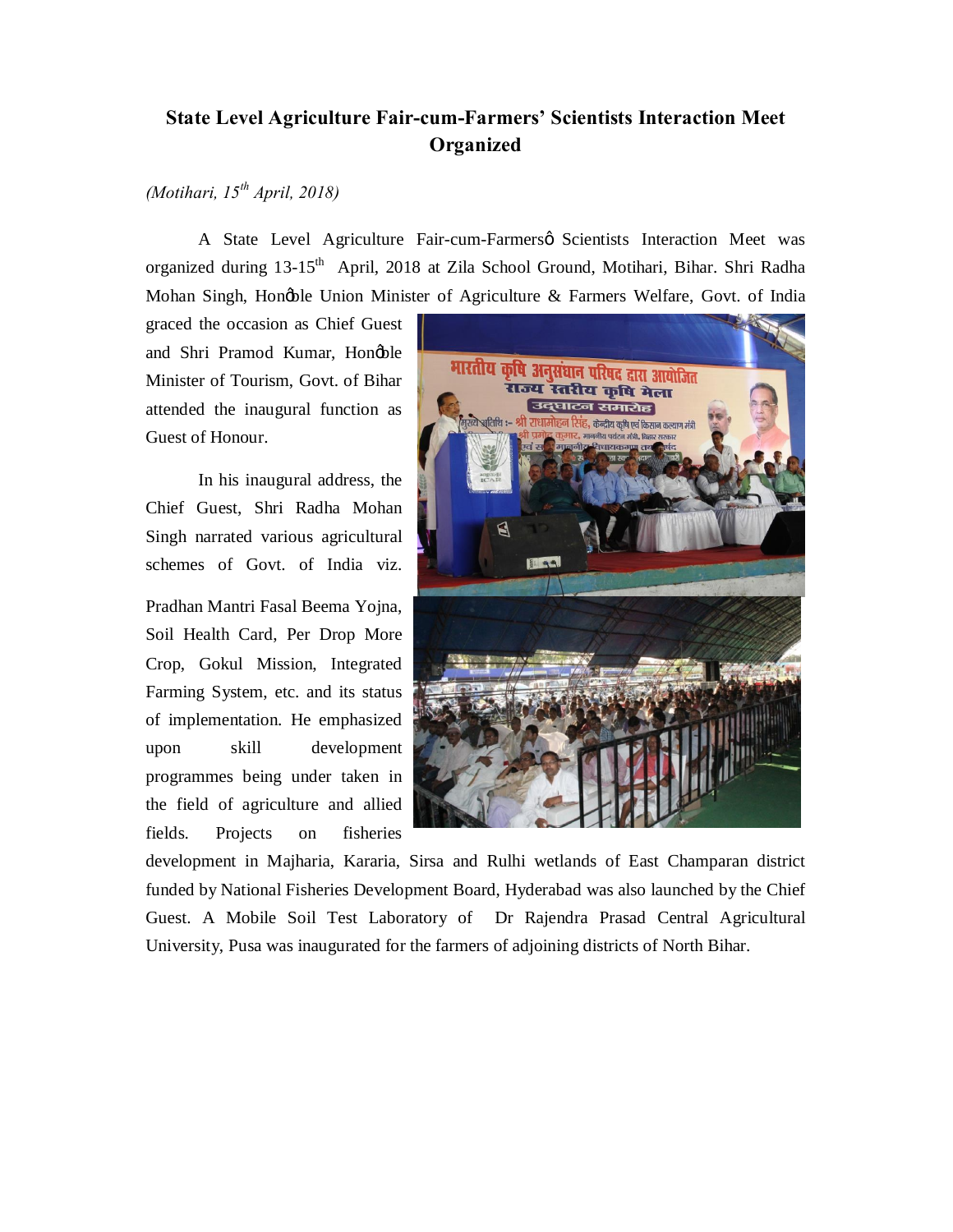The Guest of Honour, Shri Pramod Kumar motivated farmers to take advantage of new schemes of Govt. of India as well as Govt. of Bihar to increase their farm productivity and income level.

Inaugural session was attended by MLAs and MLCs of East Champaran district, Dr A. K. Singh, DDG (Agril. Extension), Dr Joykrushna Jena, DDG (Fisheries, and Animal Science), Dr Anand Kr Singh, DDG(Horticulture, and Crop Science) Dr. Rameshwar Singh, VC, BASU, Patna; Dr. R.C. Srivastava, VC, DRPCAU, Pusa and Directors of more than 10 ICAR Institutes.

Earlier, Dr. B.P. Bhatt, Director, ICAR-RCER, Patna welcomed the Chief Guest and other dignitaries. In his welcome address, Dr. Bhatt outlined the objectives of the event and informed the gathering about the major attraction of the fair such as Farmersø Scientists Interaction. exhibition and live demonstration of different agricultural implements, crop



varieties, mobile solar operated pump, input supplies, samples of agricultural products and other technologies during this three day mega event.

Farmersø scientist interaction meet was organized on each day in different fields of agriculture and allied subjects *viz.* fish production and management; pulse production; paddy and sugarcane cultivation; production and management of horticultural crops with special focus on banana, litchi, mushroom, onion, garlic, vegetable cultivation as well as poultry rearing. Scientists from different ICAR institutes and SAUs answered the queries of the farmers on these aspects during the meet.